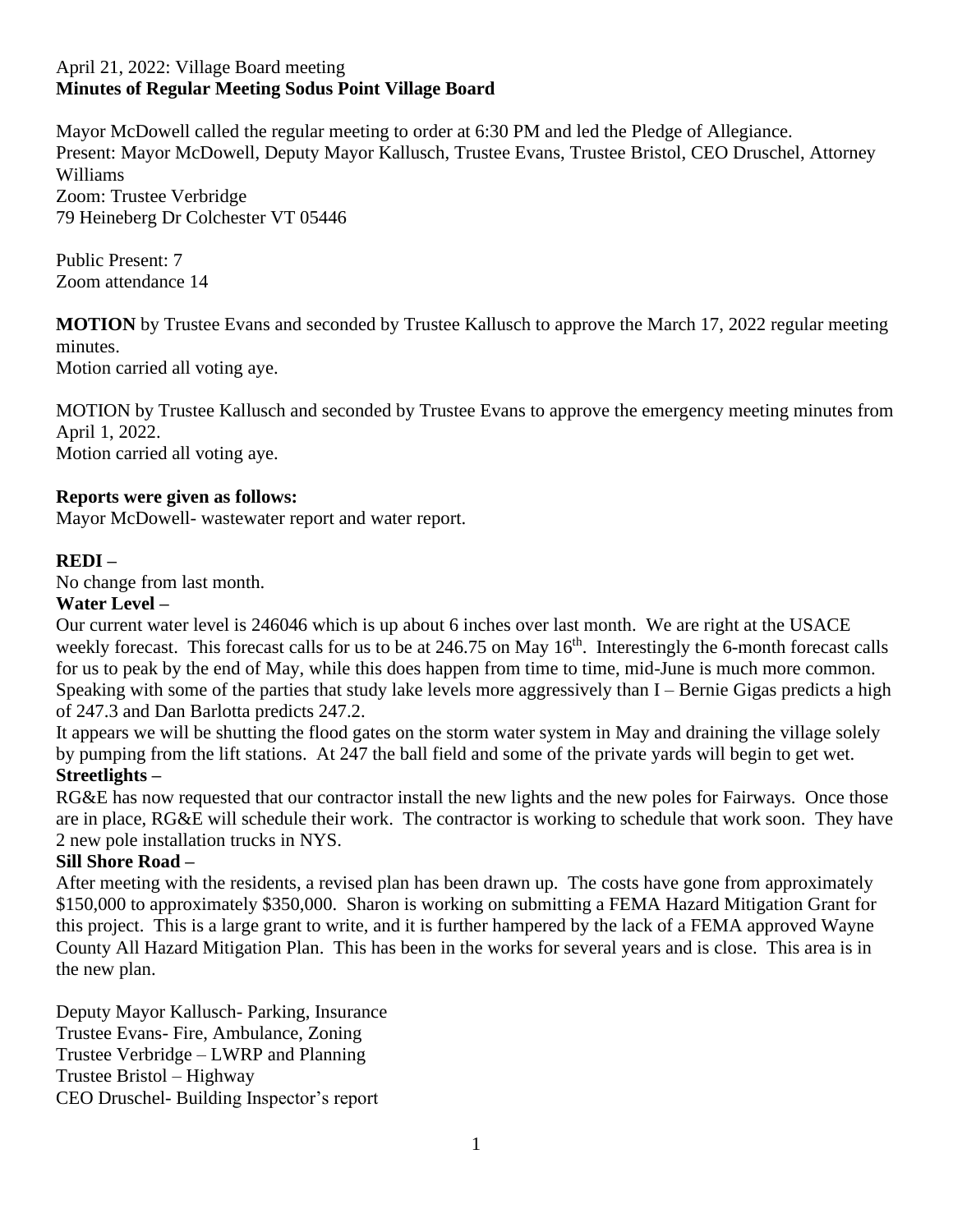# **Public Comments:**

Laurie Hayden was interested in finding more information on the Splash concept. Trustee Evans explained that the Splash concept would be a Village wide event paid for by sponsorships.

Maxine Appleby questioned Attorney Williams about village code and state code and the processes that come when there is a violation.

Old Business:

- A. Bruce Evener wanted to Thank Tim Jones for all his time, wisdom and dedication serving on the Planning Board. **MOTION** by Trustee Evans and seconded by Trustee Verbridge to accept the letter of resignation from Tim Jones. Motion carried all voting.
- B. Village of Sodus Point requested sealed Proposals for the rehabilitation of structural columns at the Village Fire Station. Proposals were publicly opened and read on April 19<sup>th</sup>, 2022 at 2pm.

Fire Station Steel Column Rehab EES Project # 5717

| <b>General Construction</b>            | (*Lump sum contract)                                                            |  |
|----------------------------------------|---------------------------------------------------------------------------------|--|
| <b>Bidder Name</b>                     | <b>Total Bid</b>                                                                |  |
| <b>Upstate Restoration of New York</b> | \$22,500.00                                                                     |  |
| C.P. Ward, Inc.                        | \$29,500.00                                                                     |  |
| Eco-Tech NY, LLC                       | No Bid Amount Included                                                          |  |
| <b>Empire State Mechanical</b>         | \$68,804.00                                                                     |  |
|                                        | <b>MOTION</b> by Tweeter Exercise and accounted by Tweeter <i>Happinghan to</i> |  |

**MOTION** by Trustee Evans and seconded by Trustee Verbridge to approve the proposal from Upstate Restoration of New York in the amount of \$22,500 per recommendation of Elliott Engineering. Motion carried all voting aye.

- C. CEO Druschel walked the board through all the firehall quotes
	- 1. Painting:

R.D Clingerman \$3875.00 touchup only bathrooms Mac Stringer  $$3475.00$  touchup only bathrooms Extra \$500 to paint complete bathrooms **MOTION** by Trustee Verbridge and seconded by Trustee Kallusch to approve the Mac Stringer estimate #716 with the add on of \$500 to paint the bathrooms total amount \$3,975.00. Motion carried all voting aye.

2. Boiler system removal:

VanHook Service Co Inc \$4,130.00 **Isaac HVACR** \$3,650.00 **MOTION** by Trustee Evans and seconded by Trustee Verbridge to approve the estimate from VanHook Service in the amount of \$4,130.00 based on the Lock out/Tag out service provided. Motion carried all voting aye.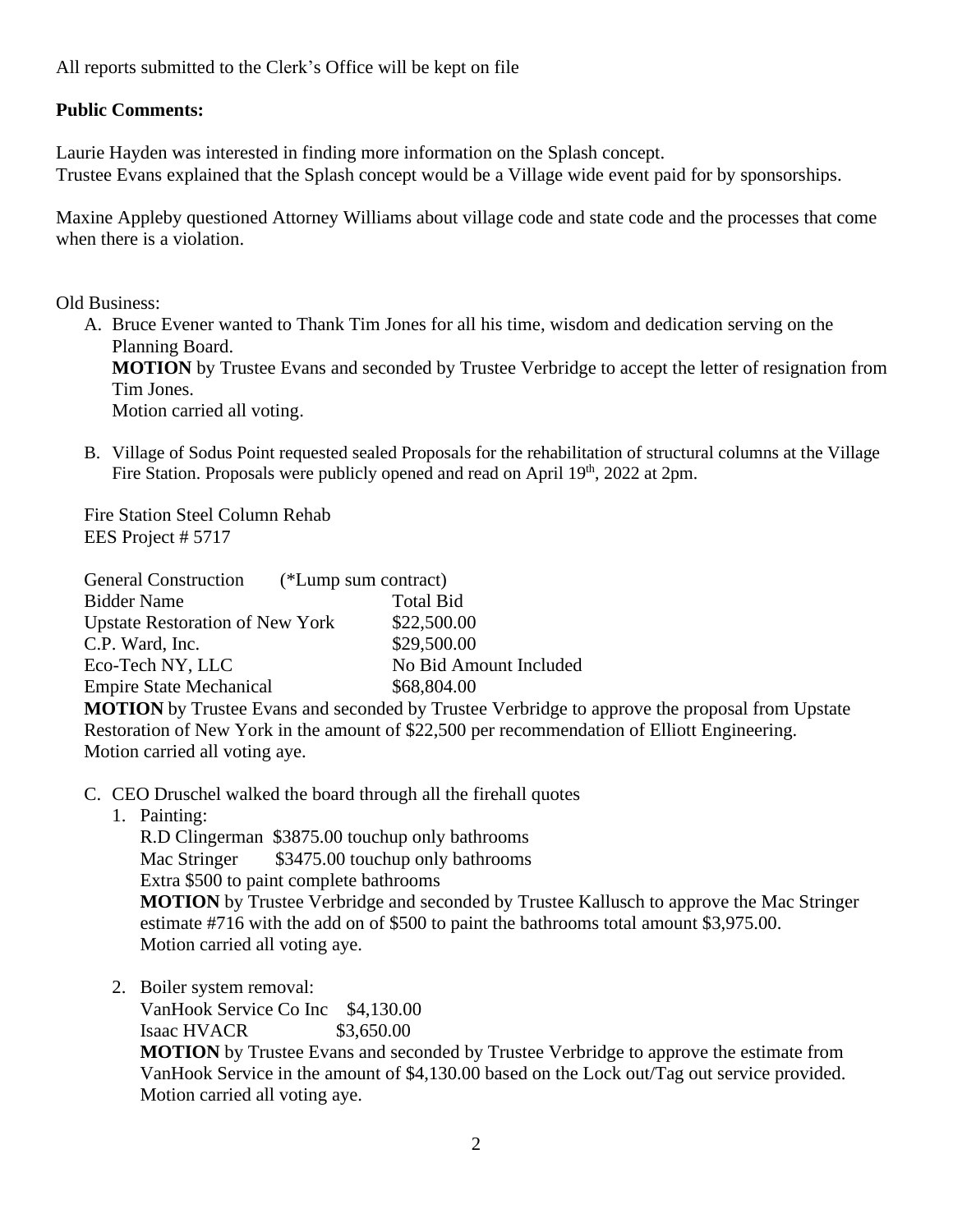3. Hot water heater: VanHook Service Co Inc. \$6,475.00 Isaac HVACR \$4,900.00

**MOTION** by Trustee Evans and seconded by Trustee Verbridge to approve the ISAAC estimate in the amount of \$4,900.00

Motion carried all voting aye.

4. Heating system:

Triton Mechanical Two Gree ductless mini split \$32,900.00 Nodine Heating Ideal Exalt Boiler system  $$34,500.00$ Isaac HVACR One 42k BTU Ameristar \$11,000.00 VanHook Service One 42k BTU Ameristart \$11,810.00 VanHook Service Two 24k BTU Mitsubishi P-Series \$15,985.00 VanHook Service Two 18k BTU Mitsubishi ductless mini split\$13,190.00 Isaac HVACR Two 18k BTU Mitsubishi ductless mini split\$13,100.00 **MOTION** by Trustee Evans and seconded by Laurie to approve the quote from Isaac HVACR with the verification of a 1year warranty in the amount of \$13,100. If warranty is not provided, VanHook would be awarded at \$13,190. Motion carried all voting aye.

- 5. Flooring: D&R Carpet Flooring \$15,149.00 The Carpet Spectrum \$13,528.26 Rochester Flooring Kitchen & Bath \$10,965.00 **MOTION** by Trustee Evans and seconded by Trustee Bristol to approve estimate 8494 from The Carpet Spectrum in the amount of \$13,528.26 Motion carried all voting aye.
- D. **MOTION** by Trustee Kallusch and seconded by Trustee Evans to approve the add-ons to the Central Avenue drainage project totaling \$17,900. Motion carried all voting aye.

New Business:

- A. Mayor McDowell and Bruce Evener recommend the appointment of Janine Fogarty to the Planning board as an AD-HOC member moving Bill McKee into the member position. MOTION by Trustee Verbridge and seconded by Trustee Evans to appoint Janine Fogarty to the Planning Board. Motion carried all voting aye.
- B. 2022-4a Resolution

The following resolution was offered by Trustee Kallusch, seconded by Trustee Evans adopting a budget for the fiscal year commencing June 1, 2022 and ending May 31, 2023, making appropriation for the conduct of Village of Sodus Point Government and establishing the rates of compensation of officer and employees for such period presented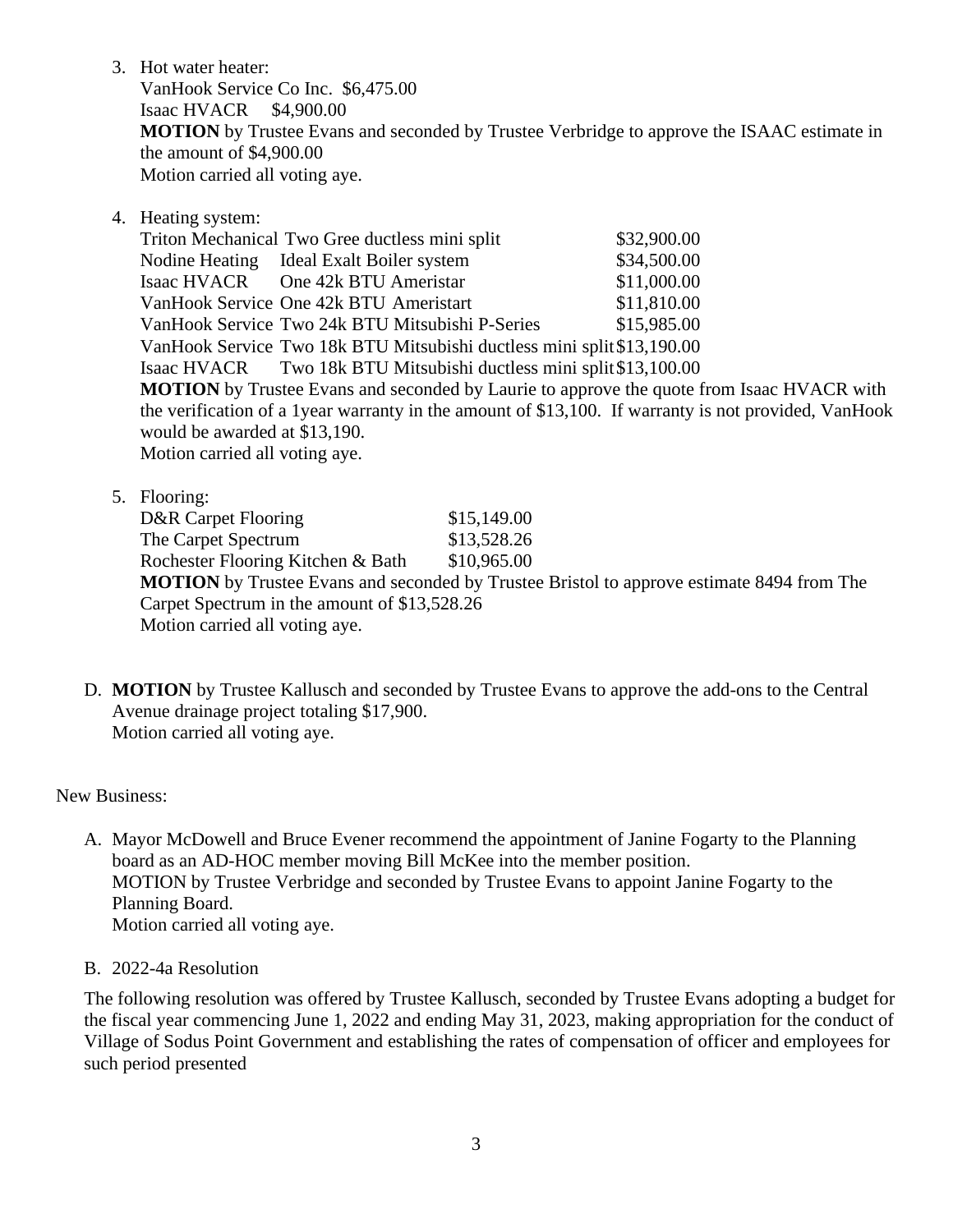WHEREAS, this board has met April 21, 2022, at 6:15 PM in the Village Hall, 8356 Bay Street, Sodus Point, NY the time and place specified in the notice of public hearing on the preliminary budget and heard all persons desiring to be heard thereon; now, therefore, be it

RESOLVED, that the preliminary budget as amended and revised and as hereinafter set forth is hereby adopted and that the several amounts stated in the column titled "Adopted in Schedule A1, Schedule F1 and Schedule G1 be and they hereby are appropriated for the objects and purposes specified and the salaries and wages of such budget shall be and are hereby fixed at the amounts shown therein effective June 1, 2022

Motion carried all voting aye.

C. The Wastewater department requested quotes to remove and replace a 4" check valve provided by Sodus Point Wastewater. Northrup Enterprises \$7,700.00 Mark Porretta \$12,000.00 MOTION by Trustee Verbridge and seconded by Trustee Bristol to approve the proposal from Northrup Enterprises estimate 1031 in the amount of \$7,700.00

Motion carried all voting aye.

D. The Village requested bids for grinding of the brush pile at 8103 Featherly Drive due by April 18, 2022 at 3PM.

Mayor McDowell opened the bid received from Split Rite Firewood & Tree Removal Proposal \$6,450.00

The village received a second quote from Empire Enterprise JKB INC. after the deadline. MOTION by Trustee Kallusch and seconded by Trustee Evans to approve the quote from Split Rite in the amount of \$6,450.00 Motion carried all voting aye.

E. **MOTION** by Trustee Verbridge and seconded by Trustee Kallusch to approve Mayor McDowell to sign for a village credit card with Lyons National Bank with a credit line of \$2500 issued to Clerk Treasurer Durham.

Motion carried all voting aye. F. The highway department requested quotes for mulching willow park playground area. The Garden Factory \$3,564.00 Mulch Soil \$3,075.00 Sensenig's Landscape \$3,450.00 **MOTION** by Trustee Evans and seconded by Trustee Verbridge to approve the quote from Mulch Soil in the amount of \$3,075.00 delivered. Motion carried all voting aye.

G. Mayor McDowell discussed the reasons why it would not be possible to accept postmark for the payment of the water and sewer bills. Clerk/Treasurer Durham explained the difference in the process of tax collection vs water and sewer billing. Verbridge requested we inquire with Williamson Law Book the possibility of emailing the bills.

Clerk-Treasurer:

A. **MOTION** by Trustee Kallusch and seconded by Trustee Bristol to approve payment of claims 4-1 through 4-40 totaling \$51,880.24; General \$41,062.19, Water \$5,998.65, Wastewater \$4,819.40 Motion carried all voting aye except Trustee Verbridge abstained.

Other Business